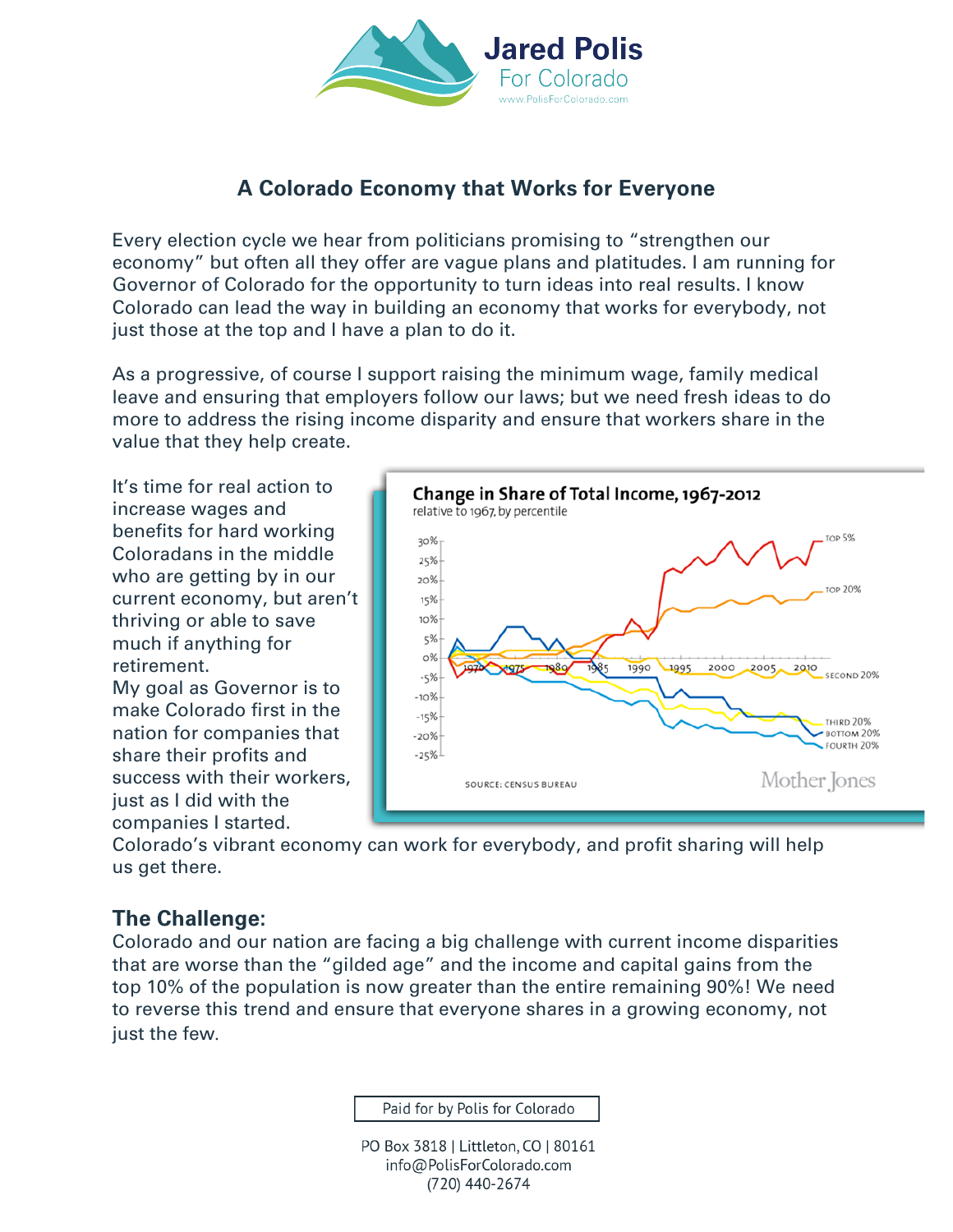

While statistics show that our overall economy has done well, and shareholders and executives have done well, by and large workers haven't participated in our economic growth.



#### My Solution:

By encouraging companies to share the value that they create with workers, we can better align incentives, enhance competitiveness, and address income and wealth disparities. The three major successful companies I started, American Information Systems, Bluemountain.com, and proflowers.com all had stock option plans for every employee. Employee ownership in the craft brewery sector has become the norm, and the startup and technology sector almost universally deploy free stock options for employees at all levels. There are great examples of Colorado employee-owned companies in many sectors including Leever's Supermarkets and Namaste Solar.

Colorado also has a proud farming and ranching heritage, and employee-owned models and community co-operatives help keep small and family farms independent. I will work to support and help expand marketing and producer cooperatives and see them as important tools in helping our eastern plains and western slope farmers get their products to markets on the front-range, nationally, and internationally.

Paid for by Polis for Colorado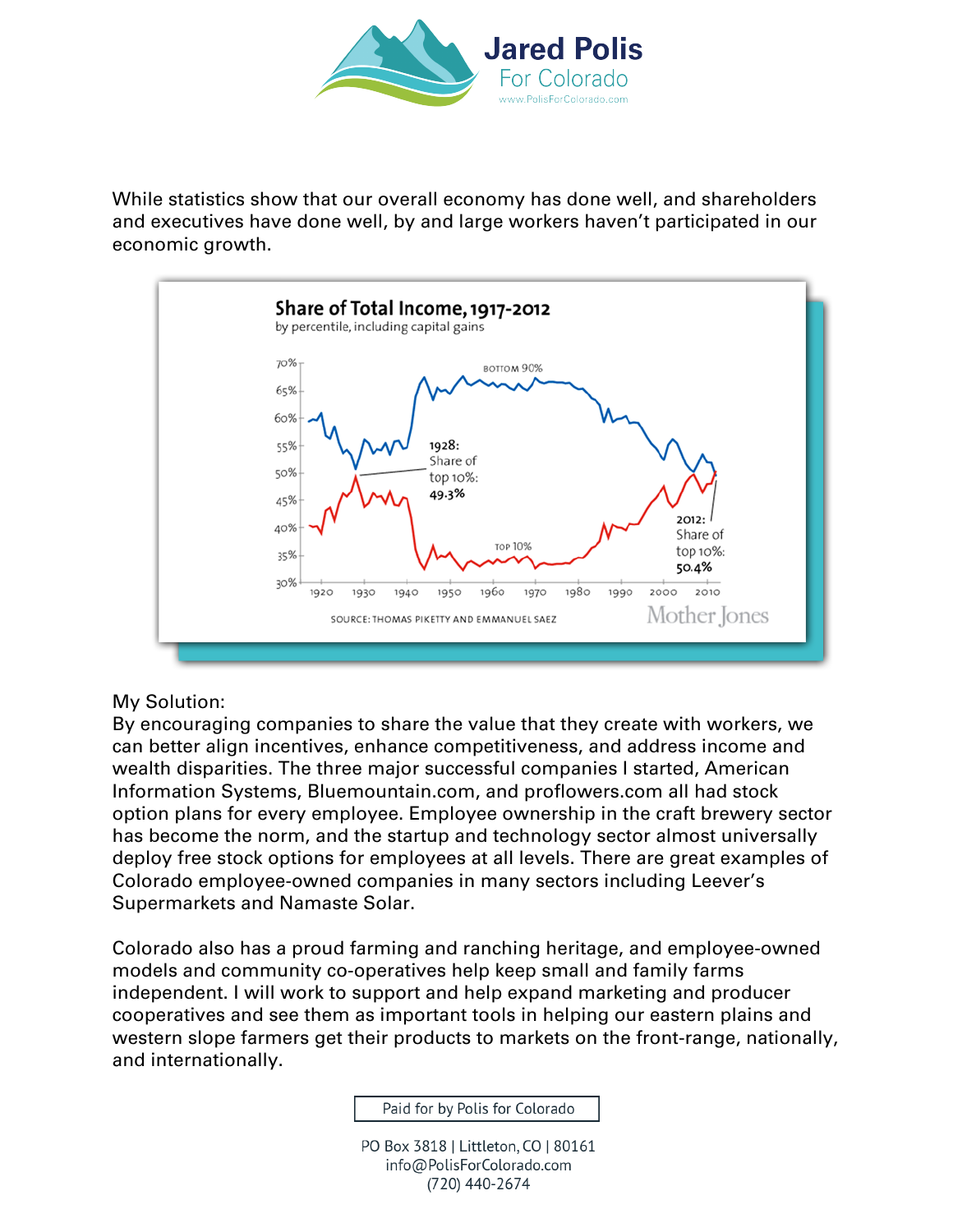

There are several ways that companies can share in their success with employees:

- Option grants
- Outright equity grants
- Employee Stock Ownership Plans (ESOPs)
- Worker Cooperative- Worker cooperatives combine employee ownership and employee governance.
- Formalized profit-sharing programs
- Perpetual Trust- Perpetual trusts are relatively new in the US, based on the UK's John Lewis Partnership.

#### **While different forms of employee ownership work for different companies, they all allow for significant and broad-based employee participation in success.**

These efforts to align the incentives of workers and owners look different depending on the company and where it is in its growth. Including workers in a formalized profit sharing program for instance, might make the most sense for a mature, profitable company that is unlikely to be sold and whose other shareholders want steady profits over time. For a money-losing startup that has raised capital, free stock options might be the best option. That's why we need to support all forms of employee participation: To ensure that everyone in Colorado benefits from a growing economy, not just the few. My goal is, within eight years, for Colorado to be first in the nation in growing an economy that works for everyone, through encouraging employee stock ownership. As I travel the state, I'm excited to hear your ideas to help us reach this goal. We need great ideas from everyone.

As Governor, I will enact policies that will help get us there:

#### **State-support for an Employee Ownership Business Center to provide technical support to companies looking to share profits and ownership with their employees.**

Currently Vermont has one of the highest percentages of employee owned business per capita in the nation; they also have one of the oldest state supported Employee Ownership Business Centers. We can look to the success that other states have had with creating and supporting Employee Ownership Business Centers. This smart investment in supporting the replication and growth of employee ownership models will help Colorado lead the nation in profit sharing.

Paid for by Polis for Colorado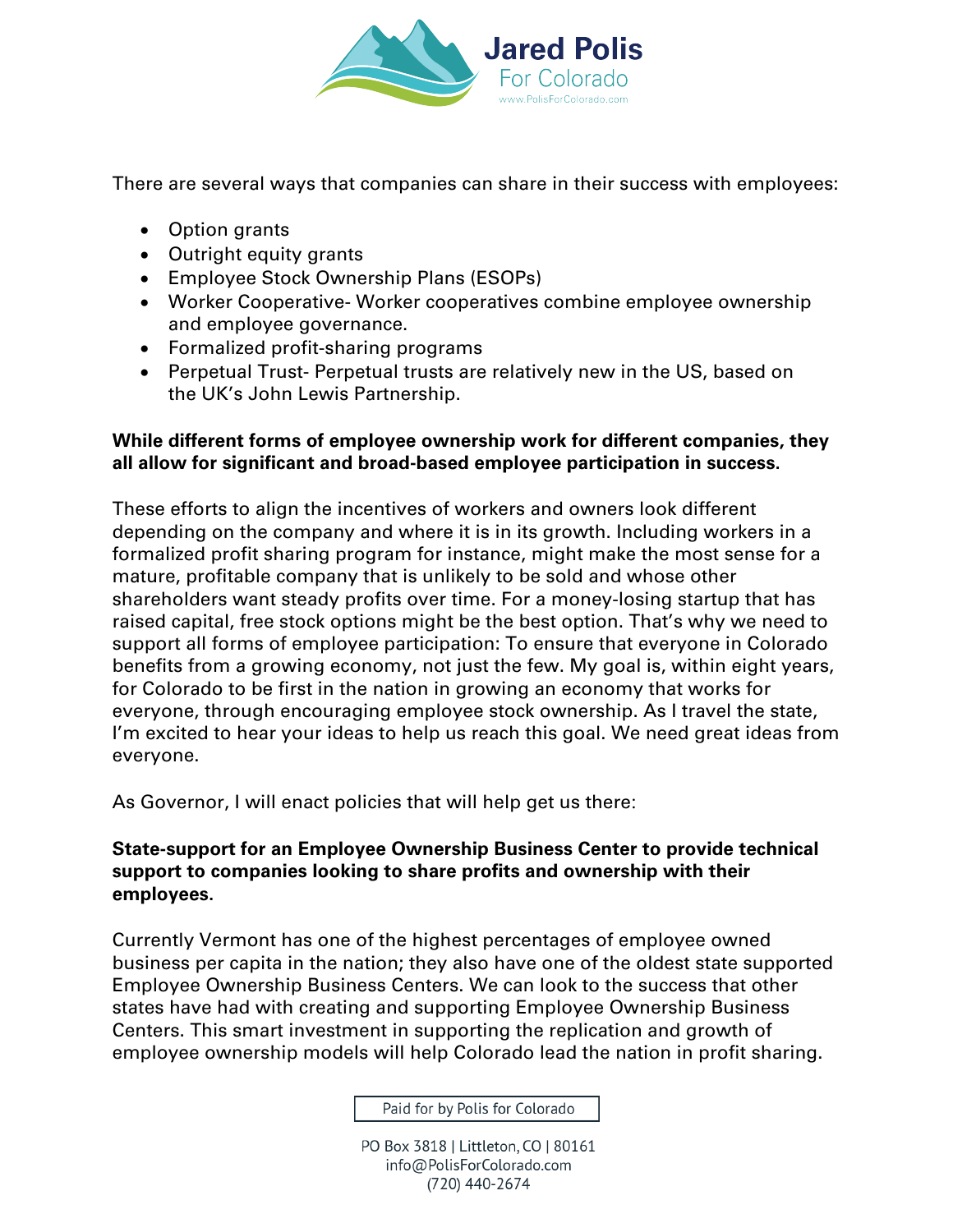

In Congress, I introduced the Work Act with Senator Bernie Sanders to provide funding to states who are willing to invest in Employee Ownership Business Centers, as Governor I can do even more to replicate these successful tactics.

**Establishing employee-owned companies as a priority for state contracting.**  All other things being equal, the state should work with companies that are structured to reward hard work.

#### **Statewide branding campaign with support the of the Governor's Office. Employee owned businesses can display their status with pride, as part of efforts of building an inclusive economy for all Coloradans.**

In 1999, Colorado launched an innovative brand campaign "Colorado Proud" to promote Colorado's agricultural products. We can support Employee Owned Business and encourage businesses to pursue profit sharing by launching a marketing program designed to help consumers identify and support employee owned businesses.

**Make Colorado the national center for formation of employee owned cooperative businesses** by highlighting our extraordinarily low business filing and registration fees, the absence of Secretary of State excise taxes, and further improving the flexible and robust nature of Colorado's cooperative law. Colorado is an ideal place to incorporate a cooperative or employee-owned business, and just as over 50% of all publicly-traded companies and 64% of Fortune 500 companies select Delaware as their legal home, I will help make Colorado the leading state for formation of employee owned cooperatives.

### **Explore opportunities for the state to play a role in facilitating less costly financing for firms transitioning to employee ownership**.

Establish objective metrics for comparison with the goal of Colorado being the number 1 state in employee-ownership percentage within 8 years.

Paid for by Polis for Colorado

PO Box 3818 | Littleton, CO | 80161 info@PolisForColorado.com (720) 440-2674